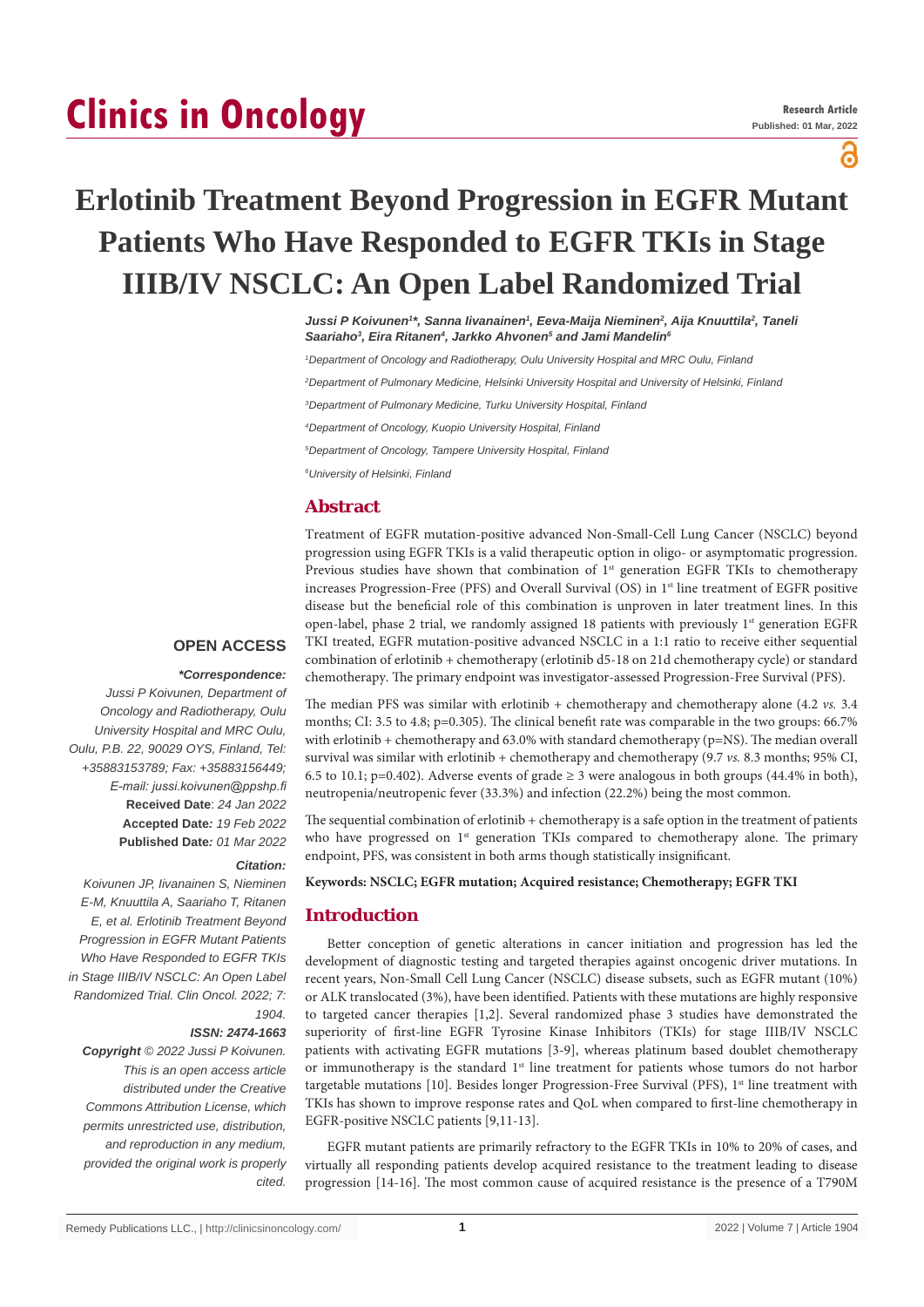mutation in the EGFR gene [17-19], but other mechanisms including MET amplification or PI3K mutation [20], and transformation to small-cell lung cancer may be present simultaneously [17]. T790M positive patients are generally responsive to 3rd generation EGFR TKIs like osimertinib and this is considered as a standard of care in this subset [21]. For patients with other acquired resistance mechanisms, no standard treatment is established. In general, the disease heterogeneity increases after patient has been treated with multiple lines of therapy or with very specific EGFR inhibitors, such as osimertinib, and decreases likelihood for responding to a single agent targeted therapy.

The idea of multiple heterogenic metastatic sites where some tumor sites could potentially be still sensitive to EGFR TKIs at the time of radiologic RECIST progression favors the idea of EGFR TKI treatment beyond progression [22-24], alongside with the concept of disease flare which has been described in patients after EGFR TKI discontinuation [25,26]. Many guidelines recommend considering TKI treatment beyond progression in EGFR mutant disease [10]. Treatment with TKI beyond progression is a valid option in oligo- or asymptomatic progression that can be combined to radiotherapy of the progressive tumor lesions.

Some studies have addressed combination of chemotherapy and EGFR TKIs in the 1<sup>st</sup> line setting with confounding results. Two randomized phase 3 studies have shown that combination of continuous or sequential EGFR TKI and platinum doublet improves survival of EGFR mutant patients compared to chemotherapy or single agent TKI [27,28]. Another single randomized phase 3 study has investigated use of continuous EGFR TKI with platinum-doublet after EGFR mutation positive patient has developed acquired resistance to EGFR TKI and these results did not show combinatory therapy improving progression-free survival but it even had detrimental effect on overall survival of T790M positive patients [29].

We have previously investigated efficiency of chemotherapy and EGFR TKI combinations in acquired resistance in vitro cell line models (T790M and cMET amplification) [30]. These studies showed that sequence between chemotherapy and EGFR TKIs is essential, and detrimental effects are seen especially when TKI is given immediately prior chemotherapy. Based on our in vitro models, we hypothesized that combination treatment of chemotherapy and TKI should include a wash-out period of TKI prior to chemotherapy cycle. Since chemotherapy is given in cycles, the approach should be quite feasible in routine clinical practice.

The current study investigates combination of EGFR TKI erlotinib in sequential manner with chemotherapy to chemotherapy alone in EGFR mutant patients with acquired TKI resistance. The study hypothesis is that addition of erlotinib to chemotherapy increases progression free survival.

## **Materials and Methods**

#### **Study design and participants**

ETAP was an investigator initiated randomized two-arm, openlabel, multicenter phase 2 trial of erlotinib plus either platinum doublet or single-agent chemotherapy (experimental), or chemotherapy (comparator) alone in EGFR mutant or EGFR TKI benefitting patients with stage IIIB/IV NSCLC. The study was undertaken in seven cancer hospitals in Finland.

Patients aged 18 and older, with histologically confirmed stage

IIIB/IV non-small-cell lung cancer and investigator confirmed progression during EGFR TKI treatment, an activating mutation (G719A/C/S; Exon 19 insertion/deletion; L858R; L861Q) in the EGFR gene, or if EGFR mutation negative or unknown, have had at least partial response with EGFR TKI lasting  $\geq 6$  months, a performance status (WHO) of 0, 1 or 2, and measurable disease according to RECIST 1.1 were eligible. Disease-related exclusion criteria included previous EGFR TKI treatment beyond RECIST 1.1 defined disease progression for more than 28 days; history of hypersensitivity or intolerance to erlotinib or gefitinib or to chemotherapeutic agents used in the study. General exclusion criteria included symptomatic central nervous system metastases; unwillingness to use contraceptive during the study; known active hepatitis B or C, or HIV infection; women who are pregnant or breastfeeding; patient with uncontrolled undercurrent illness or circumstances that could limit compliance with the study; and treatment with any investigational agent for any indication within four weeks of study treatment.

The study did not include tumor re-biopsy at screening. Optional plasma samples were collected at baseline and at 8 wks.

The trial was approved by PPSHP ethics committee (55/2013, Eudra CT 2013-002049-13) and national competent authority (77/2013) and was carried out in accordance with the Declaration of Helsinki and Good Clinical Practice guidelines. All patients provided written informed consent before any study-related procedures.

#### **Randomization**

All patients who met the inclusion criteria were to be recruited in a period of 24 months from the beginning of the study. Expected number of recruited patients per arm was 40, thus the total number of patients being 80. Patients were stratified according to PS (0-1 or 2) and planned chemotherapy regimen (platinum doublet or single agent chemotherapy) and randomized into two treatment arms with block size of four. Randomization was carried out based on faxed randomization sheet at Oulu University Hospital by a study coordinator and the allocation arm was faxed back to the study center. In the experimental arm, patients received erlotinib (intermittently) + chemotherapy for four to six cycles followed by erlotinib (continuous) maintenance, and the complimentary arm consisted of four to six cycles of chemotherapy.

The primary endpoints of the study were investigator assessed progression-free survival of the whole study population and in the strata 1-2 with secondary endpoints being overall survival, objective response rate; rate of non-progression at 9 and 18 wk, and patient safety and treatment toxicity in the whole study population and in strata 1-2.

#### **Treatment details**

Patients were randomly assigned to receive four to six cycles of either platinum doublet (carboplatin AUC 5 or 6 or cisplatin 75 mg/m<sup>2</sup> on day 1 every three weeks with either docetaxel 75 mg/m<sup>2</sup> day 1, paclitaxel 200 mg/m2 day 1, or pemetrexed 500 mg/m2 day 1, intravenously) or single agent chemotherapy (docetaxel 75 mg/ m2 day 1 or pemetrexed 500 mg/m2 day 1, intravenously) with or without erlotinib. In the experimental arm, the dosing of erlotinib with platinum doublet was 150 mg per day d5-18 during cycles one to three, and d5-21 on cycle four, followed by erlotinib 150 mg daily, and with single agent chemotherapy, 150 mg/day on d5-18 during cycles one to five, and d5-21 on cycle six, followed by erlotinib 150 mg daily. If patient had before study entry received gefitinib and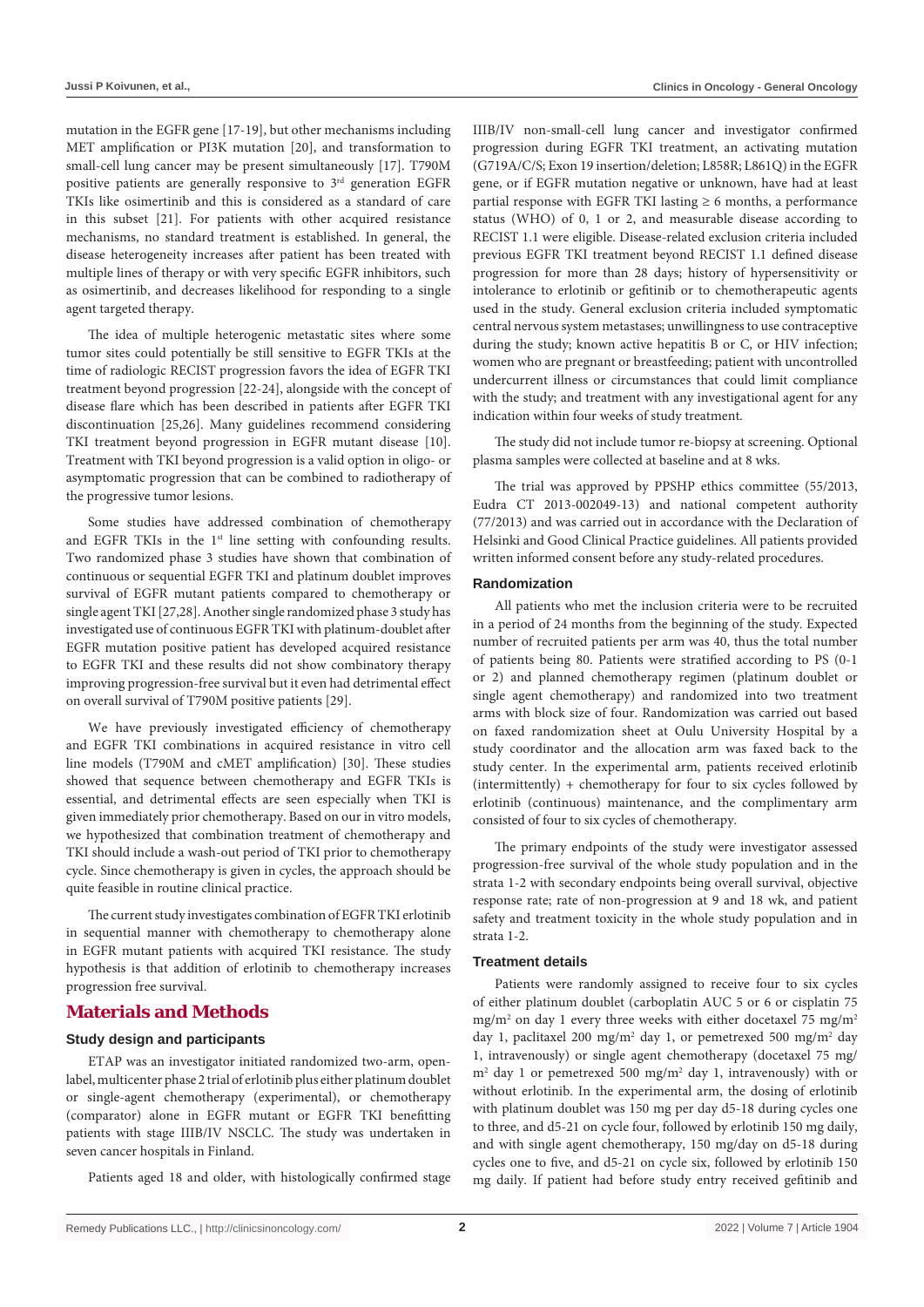experienced severe EGFR TKI related side effects (rash and diarrhea  $gr \ge 2$ ), a dose lower than 150 mg of erlotinib daily could be selected by the investigator. The dose of erlotinib could be reduced in case of erlotinib-related toxicity at any point, and erlotinib treatment could either be temporarily or permanently suspended in case of serious toxicity. Study treatments were continued until disease progression or when other discontinuation criteria were met.

Tumor response was assessed by use of CT or MRI with RECIST 1.1 criteria every nine weeks. Adverse events and clinically significant laboratory abnormalities were monitored and recorded according to NCI CTCAE v 4.0. All patients were followed for survival until end of the study.

#### **Statistical design**

All patients receiving at least one complete cycle of study drug treatment are included in the eligible patient population. The primary study variable is the progression-free survival of the whole study population presented with 95% confidence intervals. The study is planned to detect clinically and statistically meaningful difference in PFS between the treatment arms. The anticipated outcome in this study is that the median PFS of the experimental arm would be six months compared to three months in the control arm. A total of 80 events randomized to 1:1 will give 65% power to confirm the superiority of the experimental arm with the use of log-rank test and two-sided significance level of 5%. Disease progression and survival information will be assessed by Kaplan-Meier estimates from the start of the study treatment to detection of PD by CT/MRI, or death at the end of the study.

## **Results**

#### **Study accrual and patient characteristics**

Between February  $4<sup>th</sup>$ , 2014 and May  $9<sup>th</sup>$ , 2016, 18 patients were randomly assigned to experimental (n=9) and control (n=9) arms. All the patients received treatment and there were no losses in follow-up and all the patients were included in the final analysis. The last patient follow-up visit occurred Oct 31<sup>st</sup>, 2016. Anticipated recruitment for the study was 80 patients in 24 months. Even though the recruiting period was extended, patient accrual was stopped due to slow recruiting rate when 22.5% of the anticipated subjects were included in the study.

Patient socio-demographic and clinicopathological characteristics were generally well balanced between treatment arms (Table 1). 11 (61.1%) of the patients had platinum doublet (experimental arm n=6, control arm n=5) as chemotherapy regimen, and seven (38.9%) received single-agent chemotherapy (experimental arm n=3, control  $arm n=4$ ).

EGFR mutation analysis data of the study patients is from the time of diagnosis. The study did not include tumor re-biopsies and baseline plasma samples were available only for ~50% of patients making T790M analysis non-feasible.

#### **Adverse events**

During the study, 11 (61%) patients, five (56%) in the experimental arm and six (67%) in the control arm, experienced gr3-4 NCI-CTCAE Adverse Events (AE) which were assessed to be related to study medication. The most common gr3-4 AE was neutropenia/ neutropenic fever which was observed in six patients (experimental arm n=4, control arm n=2, NS), and the second most common sideeffect was infection without neutropenia with three cases. Other **Table 1:** Patient demographics and clinical characteristics.

| $n = 18$              | Chemotherapy (n=9) | Chemotherapy +<br>erlotinib $(n=9)$ |
|-----------------------|--------------------|-------------------------------------|
| Female, $n$ (%)       | 7(78)              | 4(44)                               |
| Never smoker          | 4(44)              | 4(44)                               |
| <b>Mutation</b>       |                    |                                     |
| ex19 del              | 8(89)              | 5(56)                               |
| <b>L858R</b>          | 1(11)              | 3(33)                               |
| G719X                 | 0(0)               | 1(11)                               |
| Initial stage IV/IIIB | 9(100)             | 6(67)                               |
| <b>ECOG</b>           |                    |                                     |
| $0 - 1$               | 8(89)              | 6(67)                               |
| 2                     | 1(11)              | 3(33)                               |
| <b>Previous TKI</b>   |                    |                                     |
| Erlotinib             | 6(67)              | 4(44)                               |
| Gefitinib             | 2(22)              | 4(44)                               |
| Other                 | 1(11)              | 0(0)                                |
| Multiple TKIs         | 0(0)               | 1(11)                               |
| <b>TKI response</b>   |                    |                                     |
| <b>PR</b>             | 9(100)             | 8(89)                               |
| <b>SD</b>             | 0(0)               | 1(11)                               |

**Table 2:** Safety measures according to treatment arm.

|                                  | Chemotherapy<br>$(\% )$ | Chemotherapy + Erlotinib<br>$(\% )$ |
|----------------------------------|-------------------------|-------------------------------------|
| Gr3-4 (related)                  | 6(67)                   | 5(56)                               |
| Neutropenia/neutropenic<br>fever | 4(44)                   | 2(22)                               |
| Infection                        | 1(11)                   | 2(22)                               |
| Pulmonary embolism               | 0(0)                    | 1(11)                               |
| Fatique                          | 0(0)                    | 1(11)                               |
| Hospitalization                  | 2(25)                   | 4(50)                               |
| Death during study               |                         |                                     |
| Related                          | 0(0)                    | 0(0)                                |
| Non-related                      | 1(13)                   | 0(0)                                |

**Table 3:** ORR according to treatment arm.

| Response  | Chemotherapy (%) | Chemotherapy + Erlotinib (%) |
|-----------|------------------|------------------------------|
| CR.       | 0(0)             | 0(0)                         |
| <b>PR</b> | 2(25)            | 1(11)                        |
| SD        | 3(38)            | 5(56)                        |
| <b>PD</b> | 3(33)            | 3(33)                        |

severe AEs included pulmonary embolism (n=1) and fatigue (n=1). Four patients from the experimental arm were hospitalized, while in the control arm two patients needed hospital care. One patient in the control arm died for non-study-related cause during the study. There was no difference in gr3-4 AEs, hospitalization or death during the study between the treatment arms (Table 2).

#### **Survival outcomes**

For the whole population, the median PFS was 4.1 months (CI 3.5-4.8, NS) and median OS 8.3 months (CI 6.5-10.1) (Figure 1). In the experimental arm, median PFS was 4.2 mo (CI 4.0-4.4), and in the comparator arm 3.4 mo (CI 0.0-7.6). The median overall survival in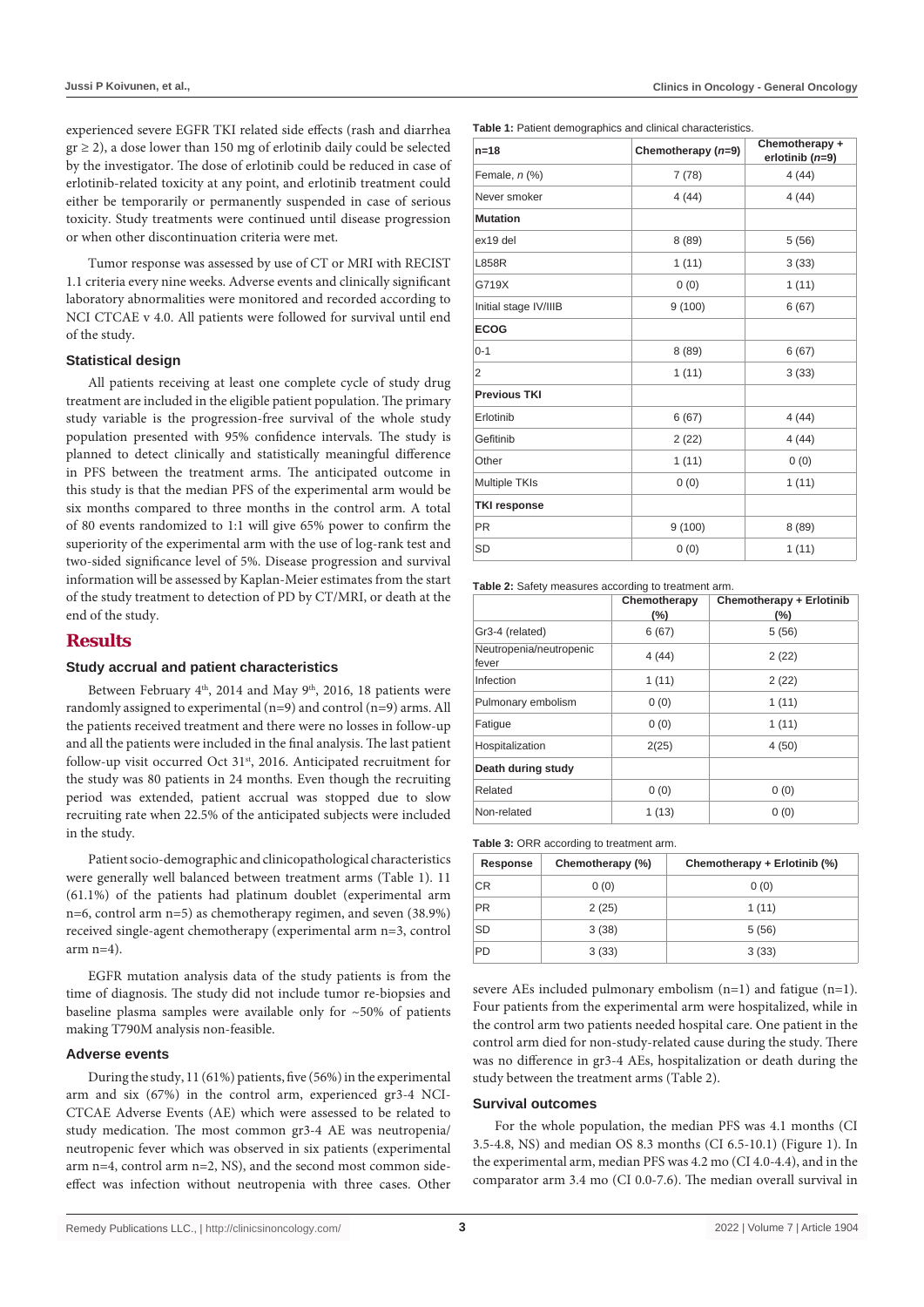

the experimental arm was 9.7 mo (CI 3.5-15.8), and in the comparator arm 8.3 mo (CI 6.4-10.2).

One patient in the experimental arm and two patients in control arm achieved an objective response, while five patients in the experimental arm and three in the control arm achieved disease control. Three patients in both arms had progressive disease as a best response. None of the results were statistically significant (Table 3).

## **Discussion**

Current study investigated the sequential use of erlotinib in combination with chemotherapy (experimental) compared to chemotherapy (comparator) alone in EGFR mutant patients with stage IIIB/IV NSCLS who had previously responded to EGFR TKIs. Due to low number of participating patients, strong conclusions cannot be made of the results. We were unable to show additional benefit of adding erlotinib to chemotherapy, but had a safety profile of the experimental therapy that was consistent with chemotherapy treatment alone.

The study was initiated 2014 and at that time, no standard of care treatment was available for EGFR mutant patients who had progressed on 1<sup>st</sup> of 2<sup>nd</sup> generation EGFR TKIs. However, later impressive results and approval of 3rd generation TKI osimertinib in T790M resistance have changed the landscape of treatment options of acquired EGFR TKI resistance [31]. Furthermore, negative results of the IMPRESS study, investigating combination of platinum doublet and daily gefitinib in acquired EGFR TKI resistance, have been published since initiation of the current study [3]. It is likely that these therapy evolutions played an important role in the slow patient accrual and ability to randomize only 22.5% of the planned patients.

Another lack of the current study is the missing information on the patients T790M status. The study did not include tumor re-biopsy at screening and baseline plasma samples were optional and available only for ~50% of patients making T790M analysis non-feasible. The IMPRESS study has shown deleterious effect of chemotherapy and gefitinib combination in T790M positive but not in the negative patients after progression on  $1<sup>st</sup>$  line gefitinib therapy [3]. Based on the current status of acquired resistance treatment landscape, T790M status is essential for osimertinib treatment selection but it might also affect efficiency of chemotherapy and EGFR TKI combinations [32].

Even though we could not detect improvements in PFS or OS of patients receiving the combination of erlotinib and chemotherapy compared to chemotherapy alone, there was tendency for better outcomes in the combination arm for both end-points. Furthermore, we did not see increased frequency of severe adverse events in the combination arm compared to chemotherapy alone. These results suggest that approach of the current study with combination of chemotherapy and sequential erlotinib is safe and shows no signs of deleterious effects of chemotherapy and TKI combination seen in the IMPRESS study.

1<sup>st</sup> or 2<sup>nd</sup> generation EGFR TKIs have been considered as standard of care in the 1<sup>st</sup> line treatment of EGFR mutant advanced NSCLC for years. Recent results with osimertinib (FLAURA study) have shown that this treatment improves PFS compared to 1st generation TKIs with tendency for improved OS [21]. At moment, NEJ009 study, investigating combination of gefitinib and platinum doublet compared to gefitinib, is the only trial showing significant improvements of both PFS and OS compared to 1<sup>st</sup> line generation EGFR TKIs [28]. Even though similar median PFS times are seen in the experimental arms of NEJ009 and FLAURA studies, physicians and patients are likely to prefer osimertinib over combination of chemotherapy and 1<sup>st</sup> line generation TKI due to better safety profile and avoidance of iv-administrations, if economically feasible.

Treatment options are limited for patients who have progressed on osimertinib or for T790M-negative patients after 1<sup>st</sup> or 2<sup>nd</sup> generation TKIs. Even though some molecular events leading to acquired resistance, such as C797S of EGFR or c-MET amplification, have been characterized, frequencies of such specific events are low and no established, standard treatments are available [32-34]. Furthermore, tendency for increased tumor heterogeneity grows over treatment period. Low frequency of specific molecular events and increased heterogeneity of the tumor make non-targeted approach such as chemotherapy a feasible treatment option in this setting.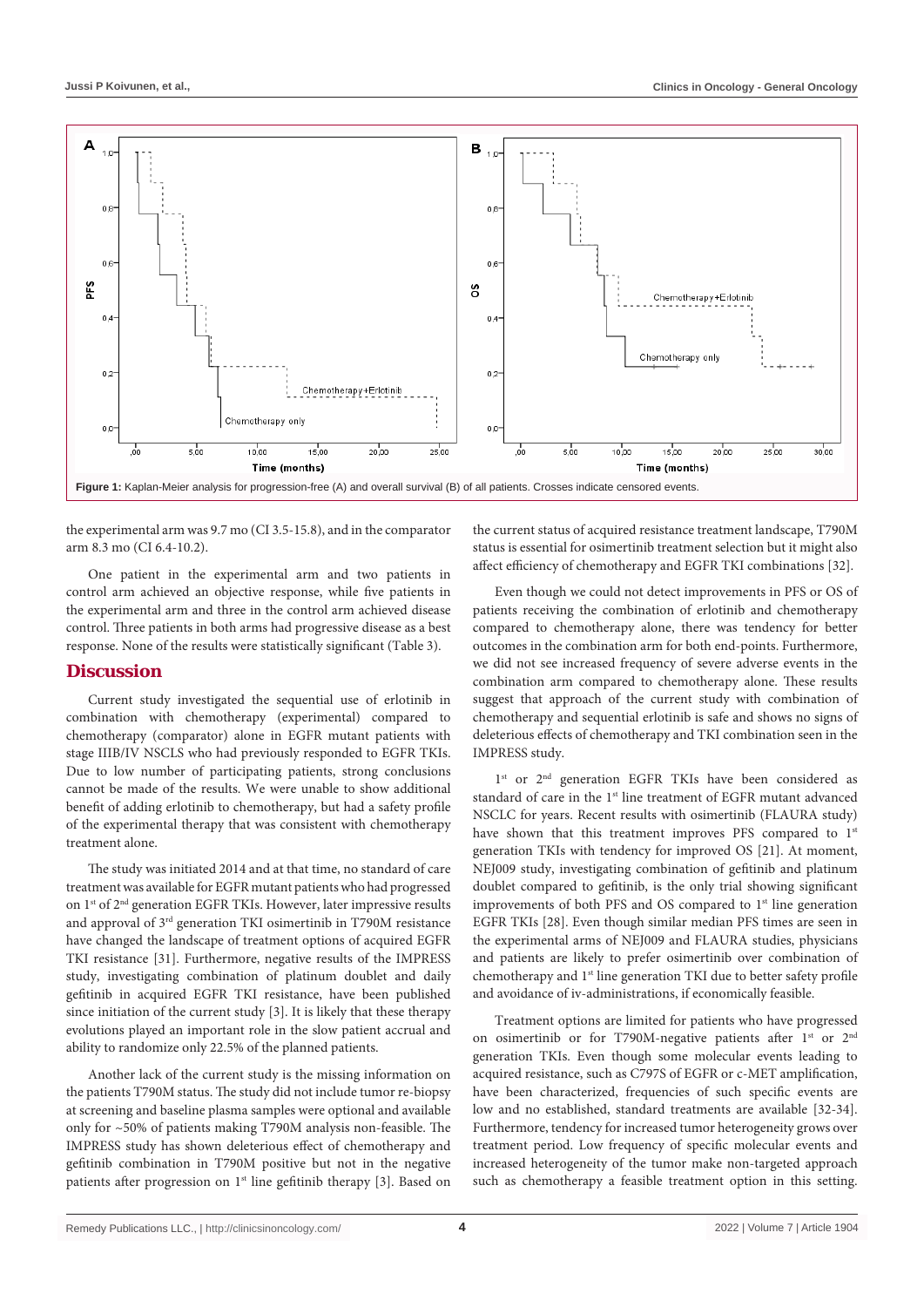EGFR TKI beyond disease progression is suggested as a treatment option for patients with acquired resistance but its efficiency in combination with chemotherapy needs to be proven.

The results of the IMPRESS study showed neither deleterious effect nor benefit of adding EGFR TKI to platinum doublet in T790M negative patients. The biggest difference in the design of our study compared to IMPRESS is the sequential use of EGFR TKI (d5-18 of 21 day cycle). We have previously shown using *in vitro* acquired resistance models, that the sequence of EGFR TKI and chemotherapy has a big effect on the efficiency of the therapy [30]. The current study was designed based on our in vitro modeling which suggested that EGFR TKI and chemotherapy have synergistic effect, but this was only seen when EGFR TKI had a wash-out period before chemo. These *in vitro* findings could explain the failure of IMPRESS trial investigating the combination therapy of daily EGFR TKI with chemotherapy.

We feel that the final verdict on chemotherapy and EGFR TKI combination in the treatment of EGFR mutant NSCLC is unresolved. Positive results on PFS and OS seen on 1<sup>st</sup> line treatment with 1<sup>st</sup> generation EGFR TKIs with chemotherapy compared to TKI alone suggest that chemotherapy and TKIs can have synergistic effect [27,28]. Osimertinib has not, so far, been investigated in combination with chemotherapy. Despite the superior efficacy of osimertinib in both EGFR mutation and EGFR T790M mutation positive NSCLC patients, drug resistance is still inevitable calling for exploration of novel therapeutic solutions. In addition, the optimal sequence of distinct generation EGFR TKIs in the long-term management of patients with EGFR mutant NSCLC remains controversial. If further chemotherapy and EGFR TKI combination trials are initiated, robust preclinical validation of the dosing and scheduling of the regimen is warranted.

In conclusion, the current study investigated sequential use of erlotinib in combination with chemotherapy compared to chemotherapy alone in EGFR mutant patients with acquired resistance to 1st generation EGFR TKIs. Strong conclusions cannot be made on the study results due low accrual rate of patients. However, there were no cautionary safety signals and tendency for improved PFS and OS in the experimental arm was seen, suggesting that the approach is feasible in clinical practice.

## **Funding**

The study was sponsored by Finnish Lung Cancer Group and was funded by Roche Pharma Oy (ML29075). The funder was not involved in data collection and analysis. All authors had access to the data and the corresponding author took full responsibility for the final decision to submit the manuscript for publication.

### **Acknowledgement**

We gratefully acknowledge the investigators, staff and patients involved in this study. The full study protocol is available upon a request to the corresponding author.

#### **References**

- 1. [Paez JG, Janne PA, Lee JC, Tracy S, Greulich H, Gabriel S, et al. EGFR](https://pubmed.ncbi.nlm.nih.gov/15118125/)  [mutations in lung cancer: Correlation with clinical response to gefitinib](https://pubmed.ncbi.nlm.nih.gov/15118125/)  [therapy. Science. 2004;304\(5676\):1497-500.](https://pubmed.ncbi.nlm.nih.gov/15118125/)
- 2. [Lynch TJ, Bell DW, Sordella R, Gurubhagavatula S, Okimoto RA,](https://pubmed.ncbi.nlm.nih.gov/15118073/)  [Brannigan BW, et al. Activating mutations in the epidermal growth factor](https://pubmed.ncbi.nlm.nih.gov/15118073/)  [receptor underlying responsiveness of non-small-cell lung cancer to](https://pubmed.ncbi.nlm.nih.gov/15118073/)  [gefitinib. N Engl J Med. 2004;350\(21\):2129-39.](https://pubmed.ncbi.nlm.nih.gov/15118073/)
- 3. [Mok TSK, Kim SW, Wu YL, Nakagawa K, Yang JJ, Ahn MJ, et al. Gefitinib](https://pubmed.ncbi.nlm.nih.gov/28968167/)  [plus chemotherapy versus chemotherapy in epidermal growth factor](https://pubmed.ncbi.nlm.nih.gov/28968167/)  [receptor mutation-positive non-small-cell lung cancer resistant to first](https://pubmed.ncbi.nlm.nih.gov/28968167/)[line gefitinib \(IMPRESS\): Overall survival and biomarker analyses. J Clin](https://pubmed.ncbi.nlm.nih.gov/28968167/)  [Oncol. 2017;35\(36\):4027-34.](https://pubmed.ncbi.nlm.nih.gov/28968167/)
- 4. [Zhou C, Wu YL, Chen G, Feng J, Liu XQ, Wang C, et al. Erlotinib versus](https://pubmed.ncbi.nlm.nih.gov/21783417/)  [chemotherapy as first-line treatment for patients with advanced EGFR](https://pubmed.ncbi.nlm.nih.gov/21783417/)  [mutation-positive non-small-cell lung cancer \(OPTIMAL, CTONG-0802\):](https://pubmed.ncbi.nlm.nih.gov/21783417/)  [A multicentre, open-label, randomised, phase 3 study. Lancet Oncol.](https://pubmed.ncbi.nlm.nih.gov/21783417/)  [2011;12\(8\):735-42.](https://pubmed.ncbi.nlm.nih.gov/21783417/)
- 5. [Maemondo M, Inoue A, Kobayashi K, Sugawara S, Oizumi S, Isobe H, et](https://pubmed.ncbi.nlm.nih.gov/20573926/)  [al. Gefitinib or chemotherapy for non-small-cell lung cancer with mutated](https://pubmed.ncbi.nlm.nih.gov/20573926/)  [EGFR. N Engl J Med. 2010;362\(25\):2380-8.](https://pubmed.ncbi.nlm.nih.gov/20573926/)
- 6. Mitsudomi T, Morita S, Yatabe Y, Negoro S, Okamoto I, Tsurutani J, et al. Gefitinib versus cisplatin plus docetaxel in patients with non-small-cell lung cancer harboring mutations of the epidermal growth factor receptor (WJTOG3405): An open label, randomised phase 3 trial. Lancet Oncol.  $2010:11(2):121-8$
- 7. [Rosell R, Carcereny E, Gervais R, Vergnenegre A, Massuti B, Felip E, et](https://pubmed.ncbi.nlm.nih.gov/22285168/)  [al. Erlotinib versus standard chemotherapy as first-line treatment for](https://pubmed.ncbi.nlm.nih.gov/22285168/)  [European patients with advanced EGFR mutation-positive non-small-cell](https://pubmed.ncbi.nlm.nih.gov/22285168/)  [lung cancer \(EURTAC\): A multicentre, open-label, randomised phase 3](https://pubmed.ncbi.nlm.nih.gov/22285168/)  [trial. Lancet Oncol. 2012;13\(3\):239-46.](https://pubmed.ncbi.nlm.nih.gov/22285168/)
- 8. [Wu YL, Zhou C, Hu CP, Feng J, Lu S, Huang Y, et al. Afatinib versus](https://pubmed.ncbi.nlm.nih.gov/24439929/)  [cisplatin plus gemcitabine for first-line treatment of Asian patients](https://pubmed.ncbi.nlm.nih.gov/24439929/)  [with advanced non-small-cell lung cancer harboring EGFR mutations](https://pubmed.ncbi.nlm.nih.gov/24439929/)  [\(LUX-lung 6\): An open-label, randomised phase 3 trial. Lancet Oncol.](https://pubmed.ncbi.nlm.nih.gov/24439929/)  [2014;15\(2\):213-22.](https://pubmed.ncbi.nlm.nih.gov/24439929/)
- 9. [Lee CK, Brown C, Gralla RJ, Hirsh V, Thongprasert S, Tsai CM, et al. Impact](https://pubmed.ncbi.nlm.nih.gov/23594426/)  [of EGFR inhibitor in non-small cell lung cancer on progression-free and](https://pubmed.ncbi.nlm.nih.gov/23594426/)  [overall survival: A meta-analysis. J Natl Cancer Inst. 2013;105\(9\):595-605.](https://pubmed.ncbi.nlm.nih.gov/23594426/)
- 10. [Planchard D, Popat S, Kerr K, Novello S, Smit EF, Faivre-Finn C, et al.](https://pubmed.ncbi.nlm.nih.gov/30285222/)  [Metastatic non-small cell lung cancer: ESMO clinical practice guidelines](https://pubmed.ncbi.nlm.nih.gov/30285222/)  [for diagnosis, treatment and follow-up. Ann Oncol. 2018;29\(Suppl](https://pubmed.ncbi.nlm.nih.gov/30285222/)  [4\):iv192-237.](https://pubmed.ncbi.nlm.nih.gov/30285222/)
- 11. [Mok TS, Wu YL, Thongprasert S, Yang CH, Chu DT, Saijo N, et al.](https://pubmed.ncbi.nlm.nih.gov/19692680/)  [Gefitinib or carboplatin-paclitaxel in pulmonary adenocarcinoma. N Engl](https://pubmed.ncbi.nlm.nih.gov/19692680/)  [J Med. 2009;361\(10\):947-57.](https://pubmed.ncbi.nlm.nih.gov/19692680/)
- 12. [Yang JC, Hirsh V, Schuler M, Yamamoto N, O'Byrne KJ, Mok TSK, et](https://pubmed.ncbi.nlm.nih.gov/23816967/)  [al. Symptom control and quality of life in LUX-lung 3: A phase III](https://pubmed.ncbi.nlm.nih.gov/23816967/)  [study of afatinib or cisplatin/pemetrexed in patients with advanced lung](https://pubmed.ncbi.nlm.nih.gov/23816967/)  [adenocarcinoma with EGFR mutations. J Clin Oncol. 2013;31\(27\):3342-](https://pubmed.ncbi.nlm.nih.gov/23816967/) [50.](https://pubmed.ncbi.nlm.nih.gov/23816967/)
- 13. [Oizumi S, Kobayashi K, Inoue A, Maemondo M, Sugawara S, Yoshizawa](https://pubmed.ncbi.nlm.nih.gov/22581822/)  [H, et al. Quality of life with gefitinib in patients with EGFR-mutated non](https://pubmed.ncbi.nlm.nih.gov/22581822/)[small cell lung cancer: Quality of life analysis of north east japan study](https://pubmed.ncbi.nlm.nih.gov/22581822/)  [group 002 trial. Oncologist. 2012;17\(6\):863-70.](https://pubmed.ncbi.nlm.nih.gov/22581822/)
- 14. [Jackman D, Pao W, Riely GJ, Engelman JA, Kris MG, Jänne PA, et al.](https://pubmed.ncbi.nlm.nih.gov/19949011/)  [Clinical definition of acquired resistance to epidermal growth factor](https://pubmed.ncbi.nlm.nih.gov/19949011/)  [receptor tyrosine kinase inhibitors in non-small-cell lung cancer. J Clin](https://pubmed.ncbi.nlm.nih.gov/19949011/)  [Oncol. 2010;28\(2\):357-60.](https://pubmed.ncbi.nlm.nih.gov/19949011/)
- 15. [Chong CR, Janne PA. The quest to overcome resistance to EGFR-targeted](https://www.nature.com/articles/nm.3388)  [therapies in cancer. Nat Med. 2013;19\(11\):1389-400.](https://www.nature.com/articles/nm.3388)
- 16. [Yang JJ, Chen HJ, Yan HH, Zhang XC, Zhou Q, Su J, et al. Clinical modes](https://pubmed.ncbi.nlm.nih.gov/23079155/)  [of EGFR tyrosine kinase inhibitor failure and subsequent management in](https://pubmed.ncbi.nlm.nih.gov/23079155/)  [advanced non-small cell lung cancer. Lung Cancer. 2013;79\(1\):33-9.](https://pubmed.ncbi.nlm.nih.gov/23079155/)
- 17. [Sequist LV, Waltman BA, Dias-Santagata D, Digumarthy S, Turke AB,](https://pubmed.ncbi.nlm.nih.gov/21430269/)  [Fidias P, et al. Genotypic and histological evolution of lung cancers](https://pubmed.ncbi.nlm.nih.gov/21430269/)  [acquiring resistance to EGFR inhibitors. Sci Transl Med. 2011;3\(75\):75ra26.](https://pubmed.ncbi.nlm.nih.gov/21430269/)
- 18. [Oxnard GR, Arcila ME, Sima CS, Riely GJ, Chmielecki J, Kris MG, et al.](https://pubmed.ncbi.nlm.nih.gov/21135146/)